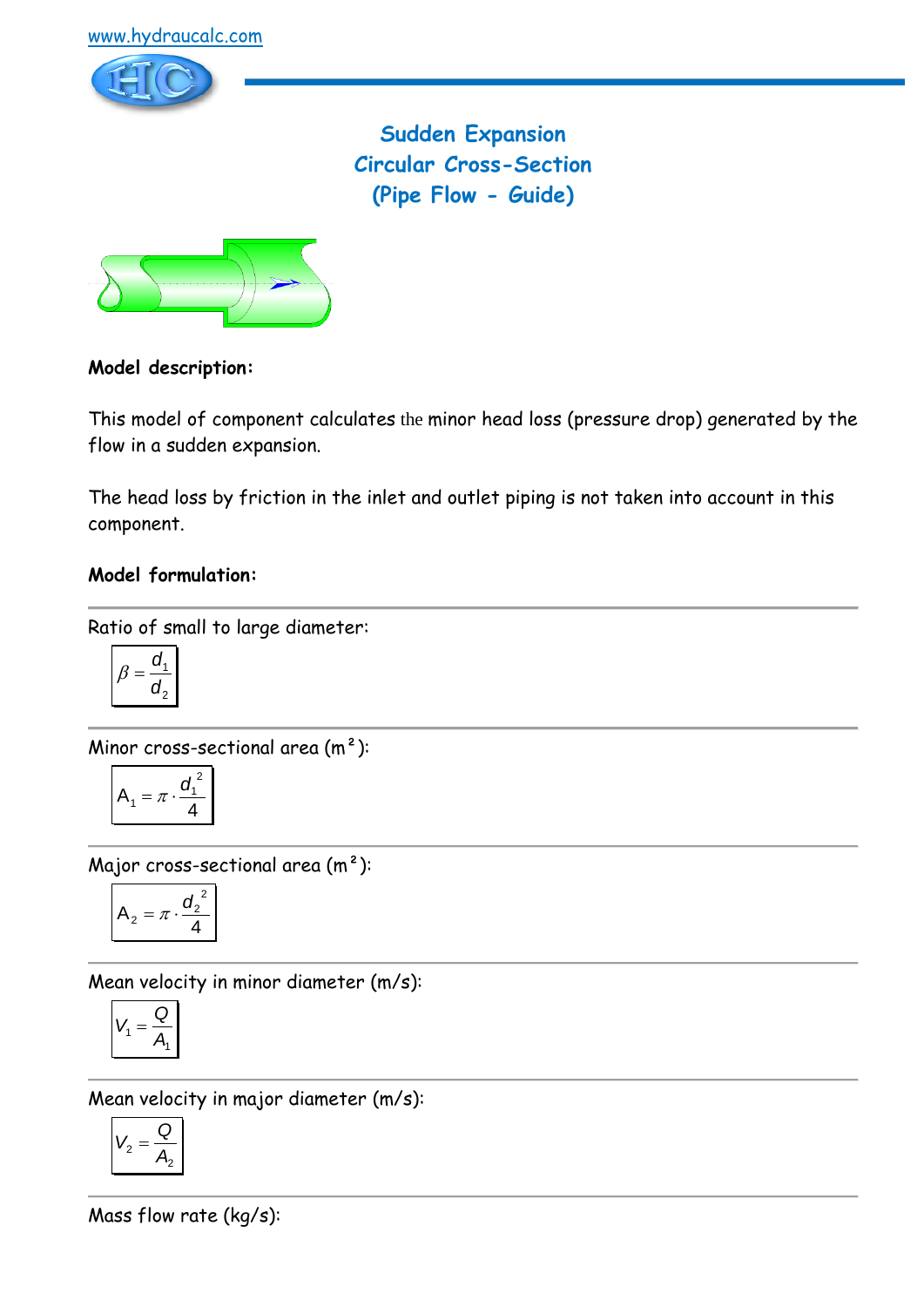$$
G=Q\cdot \rho
$$

Reynolds number in minor diameter:

$$
N_{\text{Re}_1} = \frac{V_1 \cdot d_1}{v}
$$

Reynolds number in major diameter:

$$
N_{\text{Re}_2} = \frac{V_2 \cdot d_2}{v}
$$

Local resistance coefficient (Re $_1$   $\geq$   $10^4$ ):



Total pressure loss coefficient (based on mean velocity in minor diameter):

$$
\boldsymbol{K}=\boldsymbol{K}_{1}
$$

Total pressure loss (Pa):

$$
\Delta P = K \cdot \frac{\rho_m \cdot V_1^2}{2}
$$

Total head loss of fluid (m):

$$
\Delta H = K \cdot \frac{V_1^2}{2 \cdot g}
$$

Hydraulic power loss (W):

$$
Wh = \Delta P \cdot Q
$$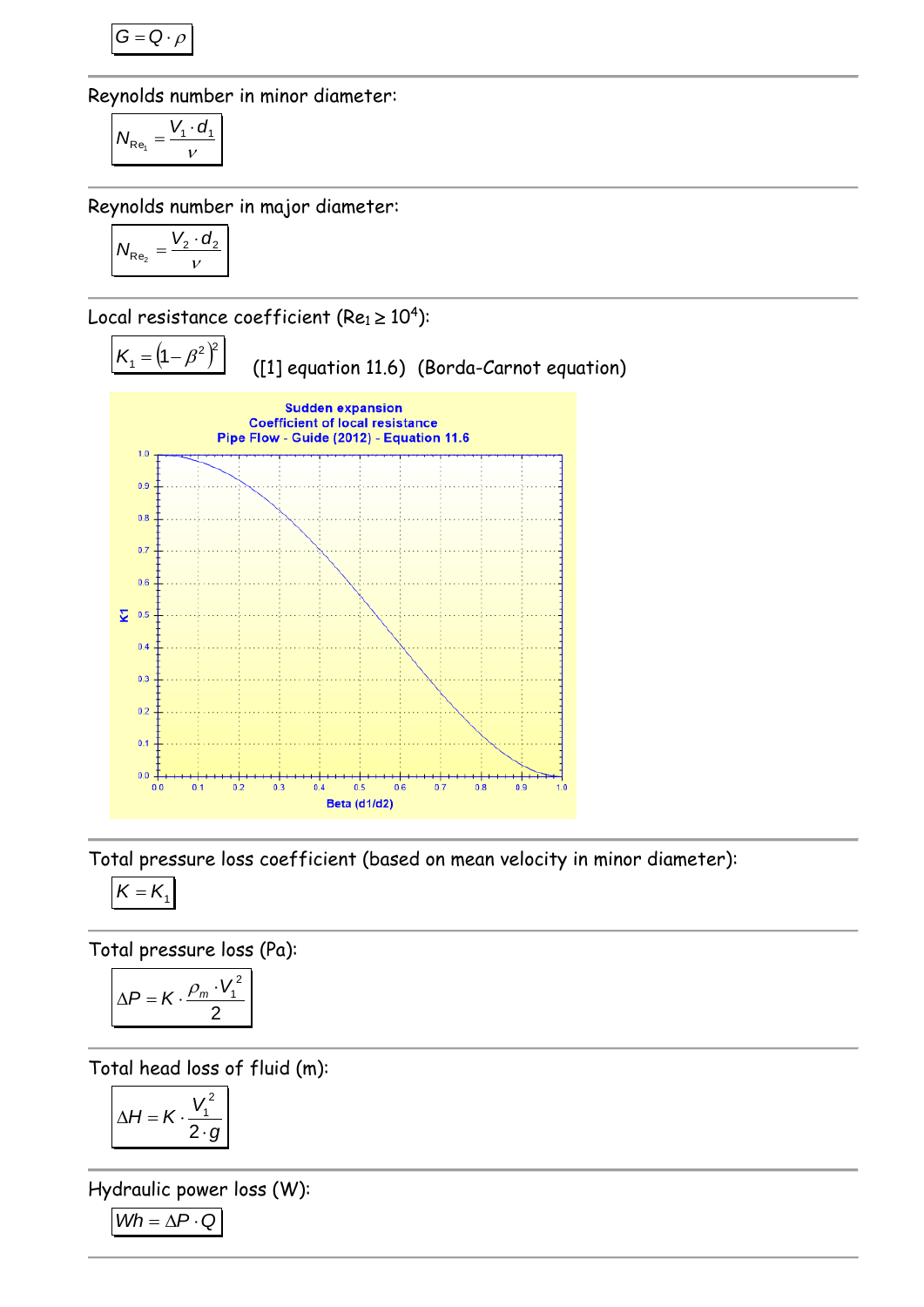# **Symbols, Definitions, SI Units:**

| $d_1$            | Minor diameter (m)                                               |
|------------------|------------------------------------------------------------------|
| d <sub>2</sub>   | Major diameter (m)                                               |
| β                | Ratio of small to large diameter ()                              |
| A <sub>1</sub>   | Minor cross-sectional area $(m2)$                                |
| A <sub>2</sub>   | Major cross-sectional area $(m2)$                                |
| Q                | Volume flow rate $(m^3/s)$                                       |
| G                | Mass flow rate $(kq/s)$                                          |
| $V_1$            | Mean velocity in minor diameter (m/s)                            |
| V <sub>2</sub>   | Mean velocity in major diameter (m/s)                            |
| NRe <sub>1</sub> | Reynolds number in minor diameter ()                             |
| NRe <sub>2</sub> | Reynolds number in major diameter ()                             |
| K <sub>1</sub>   | Local resistance coefficient ()                                  |
| K                | Total pressure loss coefficient (based on mean velocity in minor |
|                  | diameter)()                                                      |
| $\Delta P$       | Total pressure loss (Pa)                                         |
| ΔH               | Total head loss of fluid (m)                                     |
| Wh               | Hydraulic power loss (W)                                         |
|                  |                                                                  |
| $\rho_{m}$       | Fluid density $(kg/m^3)$                                         |
| $\mathbf v$      | Fluid kinematic viscosity $(m^2/s)$                              |
| g                | Gravitational acceleration $(m/s^2)$                             |
|                  |                                                                  |

# **Validity range:**

• turbulent flow regime in minor diameter (NRe1  $\geq 10^4$ )

**Example of application:**